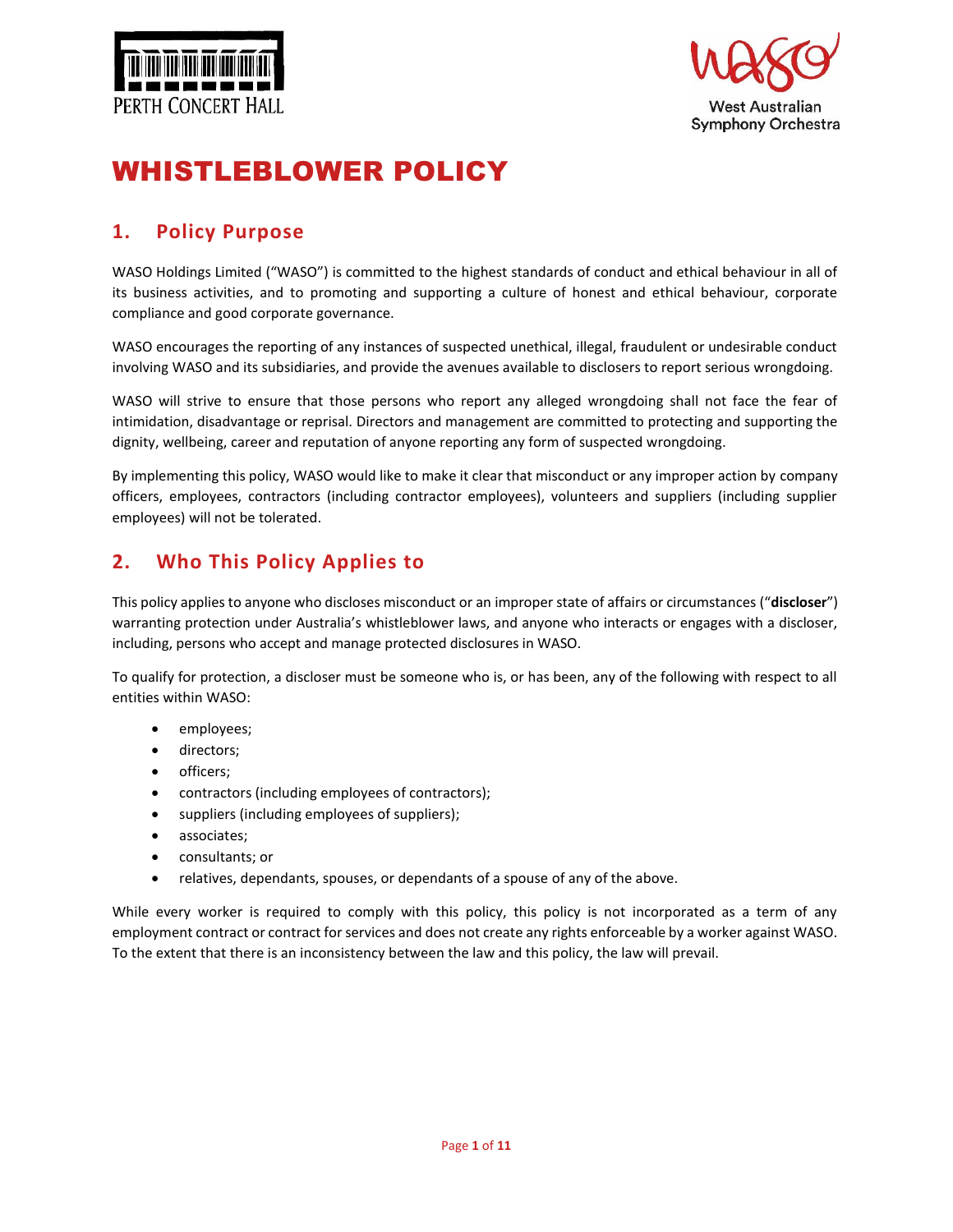



# **3. Protected Disclosures**

Under the whistleblower laws, disclosers will receive protection if the matter relates to a "**protected disclosure**".

### **What is a Protected Disclosure?**

"**Protected disclosures**" broadly include any matter that a discloser has reasonable grounds to believe is misconduct, or an improper state of affairs or circumstances. You may make a protected disclosure under this policy if you believe that a WASO director, officer, employee, contractor, supplier, tenderer or other person who has business dealings with WASO has engaged in conduct which:

- is dishonest, fraudulent or corrupt, including bribery;
- is of an illegal nature (such as theft, drug sale or use, violence, harassment or intimidation, criminal damage to property or other breaches of state or federal law);
- is unethical or in breach of WASO's policies (such as dishonestly altering company records or data, adopting questionable accounting practices or wilfully breaching WASO's Code of Conduct or other policies or procedures);
- is a breach of legislation relating to WASO's operations or activities, including the Corporations Act 2001 (Cth);
- is potentially damaging to WASO, a WASO employee or a third party, such as unsafe work practices, environmental damage, behaviour endangering health or safety or abuse of WASO property or resources;
- amounts to an abuse of authority;
- is a serious risk to public health, public safety or the environment;
- involves victimisation in any circumstances;
- amounts to any other misconduct or improper state of affairs or circumstances in relation to WASO: or
- may cause financial loss to WASO, damage its reputation or be otherwise detrimental to WASO's interests.

### **What is not a Protected Disclosure?**

"**Personal workplace grievances**" means a grievance about any matter in relation to the discloser's employment, or former employment, only having (or tending to only have) implications for the discloser personally. This includes:

- an interpersonal conflict between the discloser and another employee;
- a decision relating to the engagement, transfer or promotion of the discloser;
- a decision relating to the terms and conditions of engagement of the discloser; and
- a decision to suspend or terminate the engagement of the discloser, or otherwise to discipline the discloser.

Personal workplace grievances are **not** protected disclosures and should not be reported under this policy. Personal workplace grievances should be reported and addressed in accordance with WASO's relevant policies, procedures, documents and agreements, including but not limited to: Disputes and Grievances Policy. An exception to this occurs when grievances relate to retaliation, victimisation or disadvantage of a discloser as a result of a protected disclosure.

### **Reasonable Grounds**

Protected disclosures must be made on "**reasonable grounds**". Reasonable grounds means that a person in your position, acting reasonably, would also suspect that the information demonstrates misconduct or an improper state of affairs or circumstances within WASO.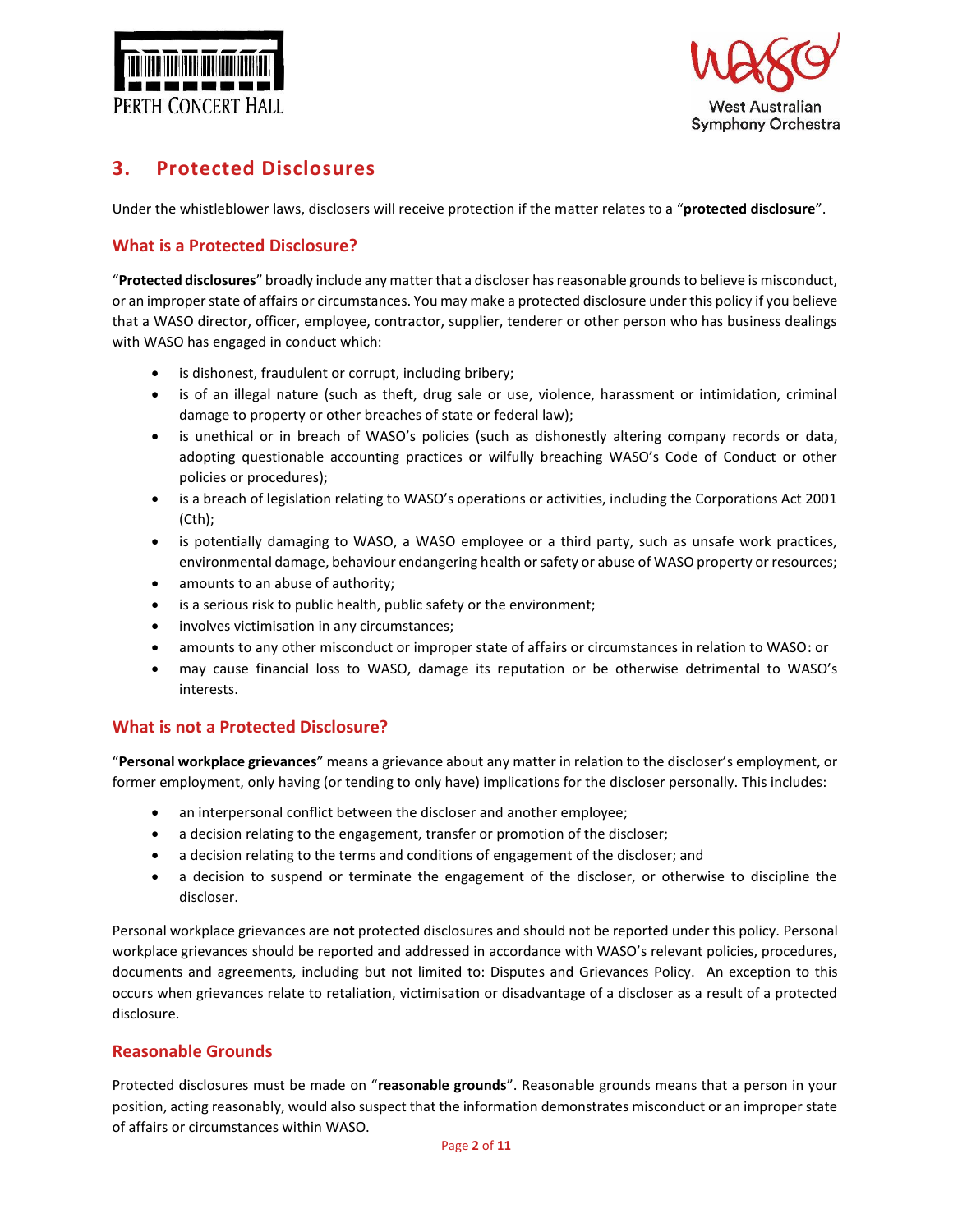



The protected disclosure does not ultimately have to be true to constitute a disclosure made on reasonable grounds. Disclosers can still qualify for protection even if the disclosure turns out to be untrue.

### **Australian Law**

Further information regarding the protections that apply under Australian law are outlined in Appendix A.

### **4. Who Can Disclosures Be Made To?**

### **Internal Reporting**

WASO encourages anyone wishing to make a disclosure to first report any matters of concern to one of WASO's "**eligible recipients**".

Depending on the nature of the disclosure **eligible recipients** can be:

- the **Executive Manager** of your department;
- if an employee does not feel comfortable speaking with the Executive Manager, they may raise the reportable conduct with the **Chief Financial Officer**;
- **Human Resources Manager;** or
- **Chief Executive Officer***.*

Please refer to the WASO website for information on how to contact the above "**eligible recipients**".

WASO's preference is for disclosures to be reported internally in the first instance. However, WASO recognises that it may not always be appropriate to do so. Disclosers will still qualify for whistleblower protections if a protected disclosure is made to a legal practitioner, an authorised regulatory body or external third party, as explained below.

### **National Regulatory Bodies**

Where it is not appropriate to make an internal disclosure, or where the person making a report does not feel comfortable making an internal report, or where a discloser has made an internal report but no action has been taken within a reasonable time, protected disclosures may be made to regulatory bodies or authorities, such as:

- Australian Securities and Investments Commission ("ASIC");
- Australian Prudential Regulation Authority ("APRA");
- The Australia Taxation Commissioner;
- The Australian Federal Police ("AFP"); or
- A lawyer to obtain advice about the disclosure and the associated implications.

#### **Disclosures to Parliamentarians and Journalists**

It is recognised that if conduct in connection with WASO is of particular gravity and urgency, disclosure to a member of parliament or to a journalist may be justified.

A "**public interest disclosure**" may be made to a member of parliament or to a journalist where:

- a disclosure has been made to a regulatory body;
- 90 days has passed since the disclosure was made;
- the discloser does not have reasonable grounds to believe that action is being, or has been taken, in relation to their disclosure;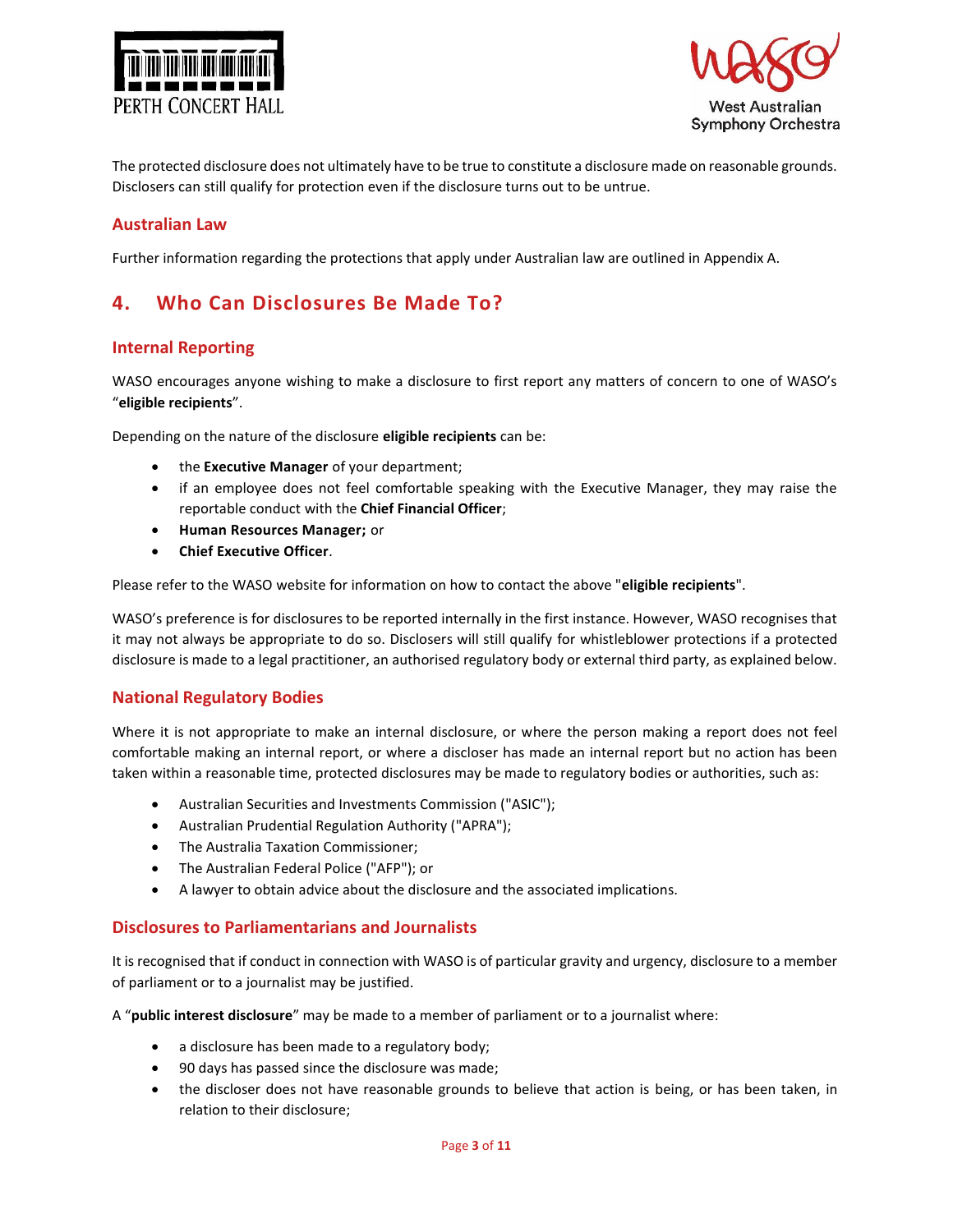



- the discloser has reasonable grounds to believe that making a further disclosure of the information is in the public interest;
- the discloser has given written notice to the regulatory body that they intend to make a public interest disclosure; and
- the extent of the information disclosed is no greater than necessary to inform the recipient of the misconduct or improper state of affairs to which the first disclosure related.

An "**emergency disclosure**" may be made to a member of parliament or to a journalist where:

- a disclosure has been made to a regulatory body;
- the discloser has reasonable grounds to believe that the information concerns a substantial and imminent danger to the health or safety of one or more persons or to the natural environment;
- the discloser has given written notice to the regulatory body that they intend to make an emergency disclosure; and
- the extent of the information disclosed must be no greater than is necessary to inform the recipient of the substantial and imminent danger.

It is important for the discloser to understand the criteria for making a public interest or emergency disclosure. WASO recommends that a discloser seek independent legal advice before making a public interest or emergency disclosure.

### **5. How to Make a Disclosure**

If a person has reasonable grounds to believe that conduct constituting misconduct or an improper state of affairs or circumstances exists in connection with WASO, the company strongly encourages that person to report their concerns, either verbally or in writing, to an "**eligible recipient**" within WASO or externally, as otherwise specified under the previous section of this policy.

WASO encourages disclosers to provide their name when making a disclosure in order to facilitate appropriate follow up questions and assist with the investigation process. However, a discloser can report a protected disclosure anonymously and still qualify for whistleblower protections. A discloser can choose to remain anonymous while making a disclosure, during an investigation and after the investigation is finalised. A discloser who wishes to remain anonymous should maintain ongoing two-way communication with WASO, so WASO can ask follow-up questions or provide feedback regarding the disclosure.

To maintain confidentiality, disclosers should not talk with other workers, clients or suppliers, extended family or friends, or the media (except in the circumstances specified under Section 4) about any protected disclosure, other than on a 'need to know' basis or if the eligible recipient has directed or approved the disclosure on behalf of WASO.

Breaching the confidentiality of a current disclosure, complaint or investigation or inappropriately disclosing personal information obtained in the course of a disclosure, complaint or investigation is a serious breach of this policy and may lead to formal disciplinary action.

Those directly involved in a protected disclosure (i.e. discloser and respondent) are entitled to seek personal and professional support or advice, and seeking of such support or advice (for example, from someone who has knowledge of the protected disclosure) is not considered a breach of confidentiality.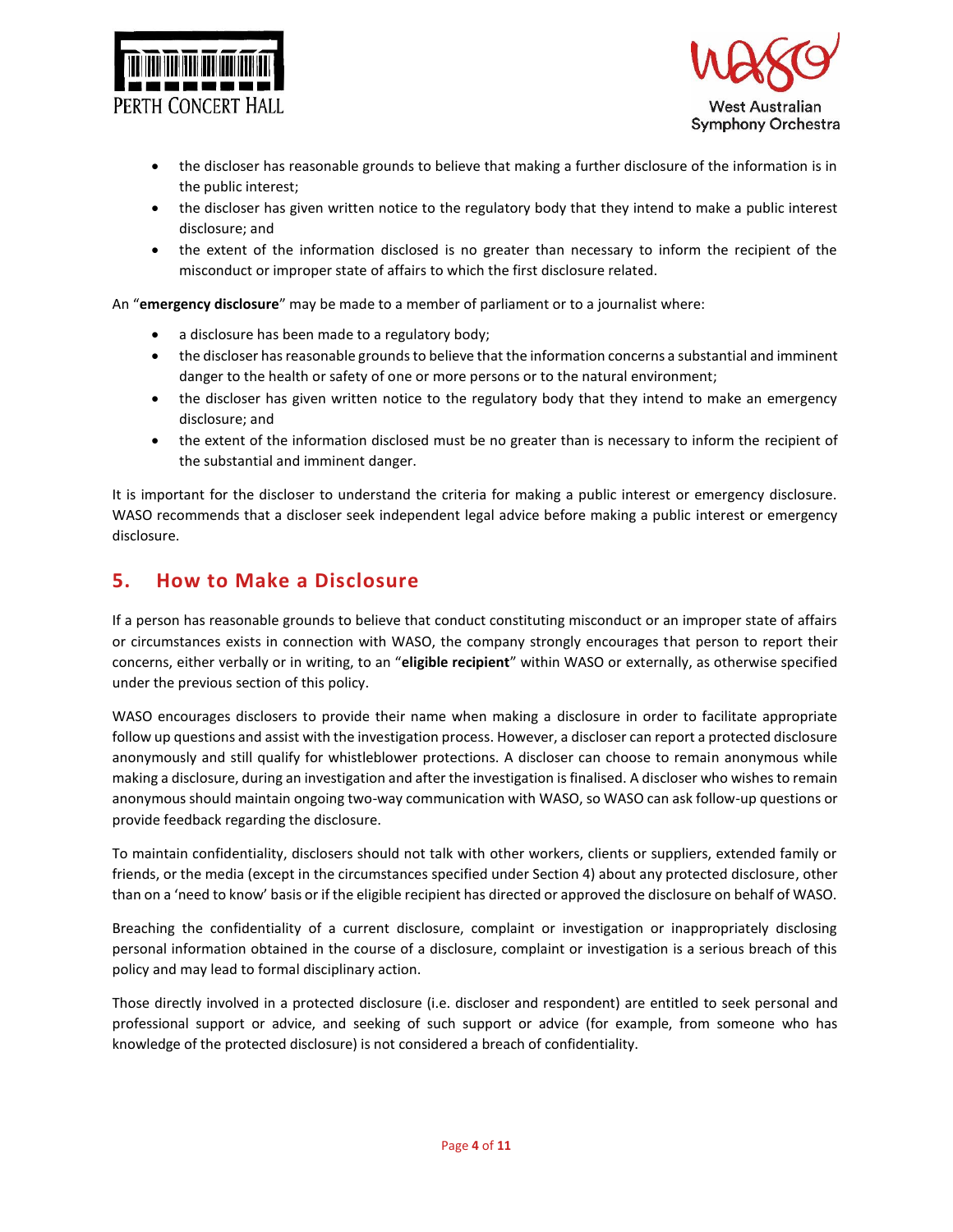



# **6. WASO's Handling and Investigation of Disclosures**

WASO will promptly handle and investigate any protected disclosures raised in a confidential, fair and objective manner in accordance with the company's Disputes and Grievances Policy.

Following receipt of a report, a determination will be made as to whether an investigation should be undertaken, having regard to whether the report concerns reportable conduct and whether an investigation is necessary or appropriate in the circumstances. It may not be possible to investigate a report if WASO are not able to contact the discloser to obtain sufficient information. It is for this reason that all anonymous reports should provide as much information as possible so as not to compromise the ability to fully investigate the report.

WASO's approach for investigating disclosures will depend on each individual circumstance and the nature of allegations. Any investigation will be conducted by a suitably qualified person or organisation appointed by the Board or Chief Executive Officer.

The objective of an investigation will be to determine whether there is enough evidence to substantiate or refute the matters reported. As part of this, the relevant investigator is responsible for inquiring into the reported allegations of reportable conduct (which may include gathering evidence and conducting interviews of relevant people) and determining whether the allegations are substantiated, partly substantiated, not able to be substantiated, or unsubstantiated.

Investigation processes and the timeframe of the investigation may vary depending on the nature of the alleged wrongdoing and the amount of information provided. Where appropriate, WASO will provide regular feedback to the discloser regarding the investigation's progress and/or outcome (subject to considerations of the privacy of those against whom allegations are made).

Unless there are confidentiality or other reasons not to do so, persons to whom a report relates will be informed of the allegation at the appropriate time, and given an opportunity to respond to the allegation(s) made against them as and when required by principles of procedural fairness.

Based on the outcome of the investigation, appropriate action will be taken which may include, where deemed necessary, a disciplinary process in accordance with the company's Dispute & Grievances Policy. If an investigation finds that criminal activity is likely to have occurred, the matter may also be reported to the police and/or other regulatory authorities.

# **7. Support and Protections for Disclosers**

If a person makes a protected disclosure on reasonable grounds in accordance with this policy, the law protects them against:

- victimisation or suffering any detriment due to making a protected disclosure;
- the disclosure of their identity without their consent; or
- civil, criminal or administrative liability for making a disclosure. In addition, information shared by disclosers generally cannot be used in legal proceedings against them, unless the proceedings relate to the falsity of the information disclosed.

WASO is committed to ensuring confidentiality in respect of all matters raised under this policy, and that those who make a disclosure on reasonable grounds are treated fairly and do not suffer any disadvantage or victimisation.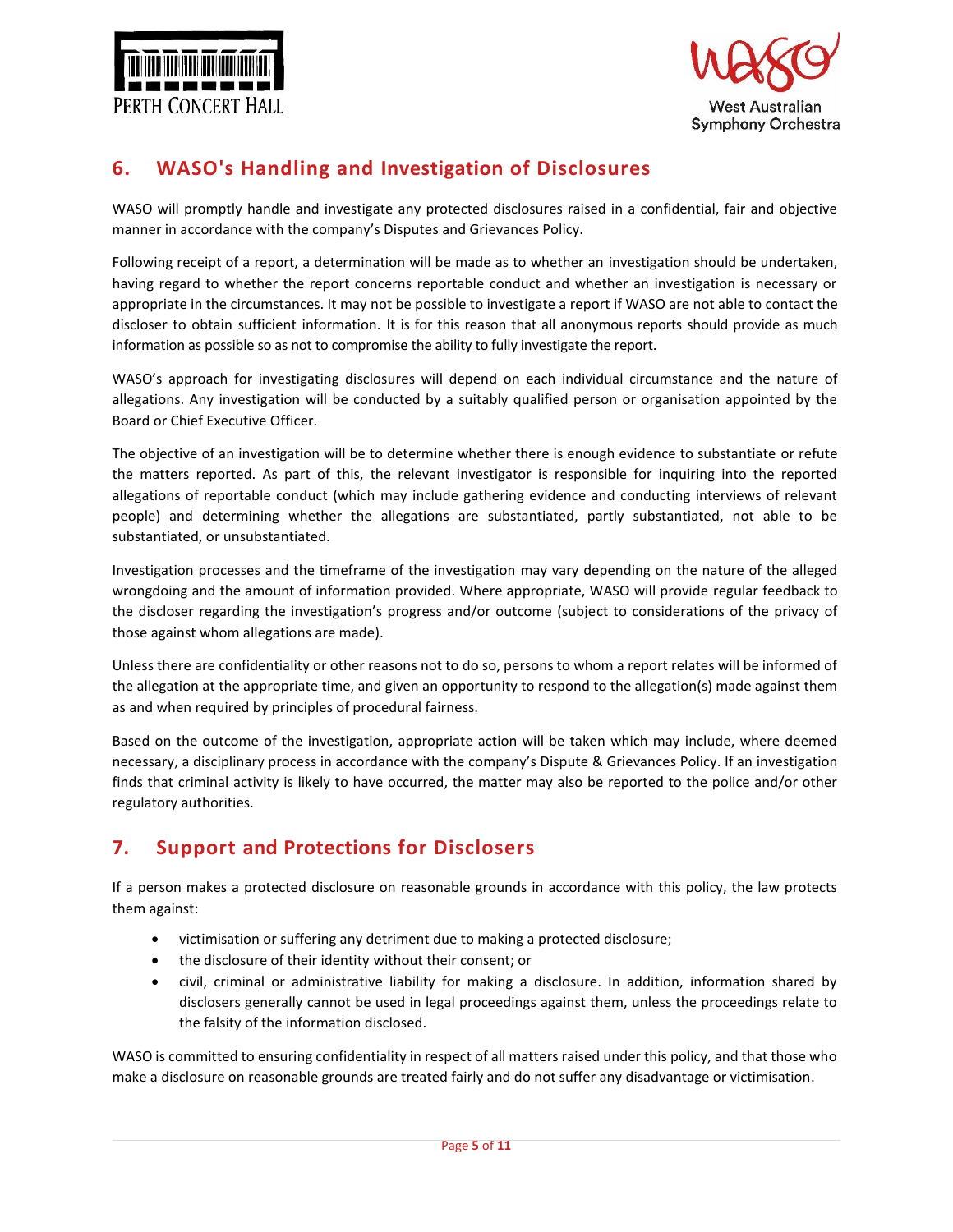



### **Fairness**

WASO will ensure that disclosers and any person who is the subject of a protected disclosure are treated fairly and with respect by ensuring:

- disclosures are handled confidentially, when it is practical and appropriate to do so;
- that when an investigation needs to be undertaken, the process will be objective, fair and impartial;
- an employee who is the subject of a disclosure may have access to the company's EAP counselling service for support.

### **Confidentiality**

WASO will ensure that the protected disclosure and investigation are dealt with in strict confidence by seeking to ensure:

- all paper and electronic documents and other material relating to disclosures will be stored securely;
- access to all information relating to a disclosure will be limited to those directly involved in managing and investigating the disclosure; and
- each person who is involved in handling and investigating a disclosure will be reminded about the confidentiality requirements and that an unauthorised release of information will be regarded as a serious matter and will be dealt with under WASO's disciplinary procedures.

### **Identity Protection**

Where a disclosure is made in accordance with this policy, the relevant "eligible recipients" will not disclose any details that would reveal the identity of the discloser without first obtaining that individual's consent, unless otherwise permitted or required by any applicable laws and regulations. A discloser can refuse to answer questions that they feel could reveal their identity at any time, including during follow-up conversations.

WASO may disclose information that could identify a discloser, if it is reasonably necessary to disclose this information for the purposes of an investigation, provided WASO does not disclose the discloser's identity and all reasonable steps are taken by WASO to prevent someone from otherwise identifying the discloser. WASO may also disclose information that could identify a discloser for the purposes of obtaining legal advice in relation to the operation of whistleblowing laws.

WASO will endeavor to ensure that the identity of the discloser is protected by:

- ensuring all personal information or reference to the discloser will be redacted;
- referring to the discloser in gender-neutral context; and
- ensuring that only those directly involved in handling and investigating a disclosure will be made aware of the discloser's identity (subject to the discloser's consent) or information that is likely to lead to the identification of the discloser.

WASO notes that an unauthorised release of the discloser's identity or information that is likely to lead to the identification of the discloser may be a criminal offence.

### **Protection from Detrimental Acts**

WASO will ensure that a discloser is not subjected to any detrimental treatment as a result of making, or being suspected of making, a disclosure on reasonable grounds under this policy.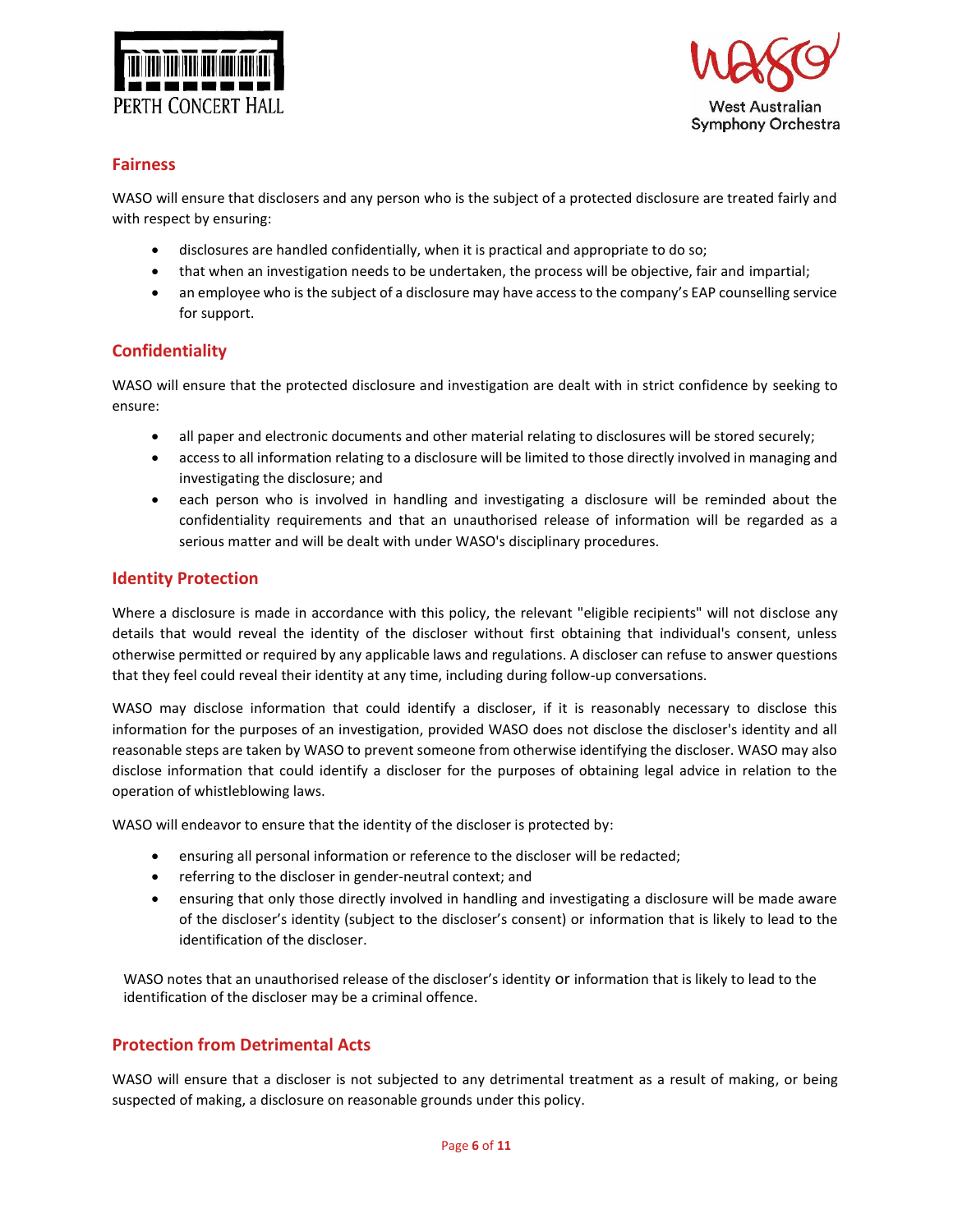



Detrimental treatment includes:

- dismissal of an employee;
- injury of an employee in his or her employment;
- alteration of an employee's position or duties to his or her disadvantage;
- harassment or intimidation of a person;
- discrimination between an employee and other employees of WASO;
- any form of disciplinary action;
- harm or injury to a person, including psychological harm;
- damage to a person's property, reputation, business or financial position; or
- any other damage to a person.

WASO will at all times be able to raise and address with a discloser matters that arise in the ordinary course of their employment or contractual relationship with WASO (for example, any separate performance or conduct concerns), or take appropriate action to protect a discloser from detrimental treatment, and this will not amount to detrimental treatment. Some of the steps that may be taken by WASO to protect disclosers from detrimental treatment may include:

- reallocation of the discloser to a different location;
- allowing the discloser to work from home;
- provide strategies and assistance to the discloser to support them in managing stress, time or performance issues that may arise or any other challenges as a result of the disclosure or subsequent investigation;
- make required modifications to the discloser's workplace or work duties;
- reassign or reallocate other staff involved in the disclosable matter; or
- providing professional support services such as counselling or legal services if required.

### **Complaints Procedure**

If a discloser believes they have been subjected to detrimental treatment as a result of making a disclosure on reasonable grounds under this policy, they should inform their Executive Manager within their department immediately. If the matter is not remedied or this is not appropriate or applicable due to the discloser being someone external to the company, it should be further raised in accordance with the internal reporting procedures outlined in paragraph 4 of this policy.

### **False Reporting**

A false or malicious report of reportable conduct (where the discloser has no reasonable grounds to suspect the matters comprising their report), risks causing serious damage to the reputations of those persons named in the report and to WASO.

Any false or malicious reporting of reportable conduct will be treated as misconduct and will be dealt with in accordance with the WASO disciplinary procedures and processes in accordance with the Dispute & Grievances Policy and could result in dismissal.

In addition, under certain applicable laws and regulations, it is an offence to provide false information intentionally, and where this results in harm, a conviction may result in a fine, imprisonment or both a fine and imprisonment.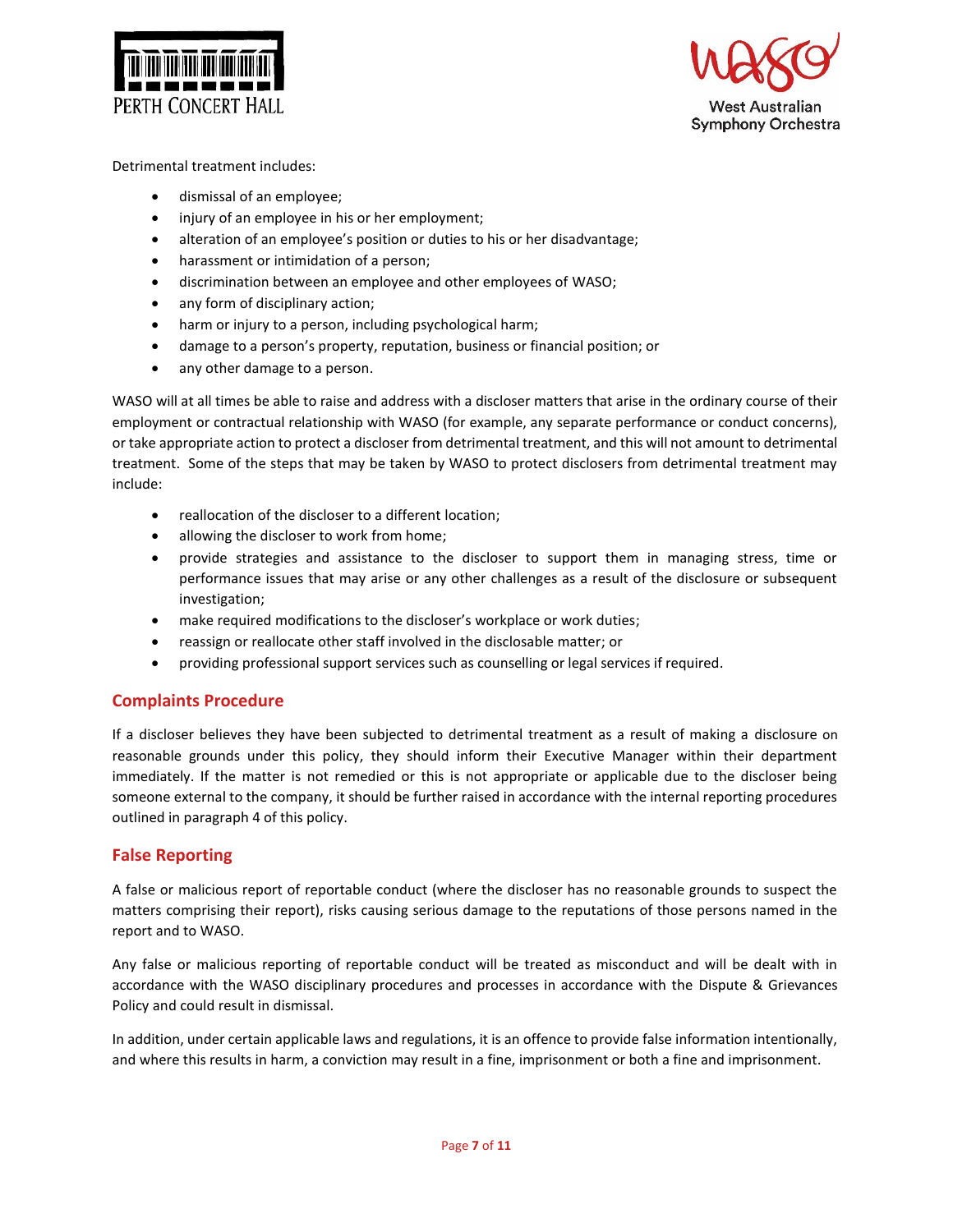



# **8. Consequences of breaching this policy**

If a person breaches this policy, they may be subject to disciplinary action which may lead to termination of their employment or contract of services with WASO.

If a discloser suffers any detriment or damage because they have made a protected disclosure, the discloser may claim remedies such as compensation, an injunction or an apology pursuant to the relevant whistleblower legislation.

# **9. Monitoring and reporting procedures**

Departments (as appropriate) will report to the Board on the number and type of disclosures annually, to enable WASO to address any issues at a divisional and/or Group level. These reports will be made on a 'no names' basis, maintaining the confidentiality of matters raised under this policy.

The Finance and Risk Committee will receive copies of all board disclosure reports and any applicable reports from eligible recipients (as appropriate).

### **10. Communication**

Information about this policy will be provided to all employees:

- with their contracts of employment;
- in the WASO Holdings Employee Handbook;
- electronically on the shared W drive and musician's Dropbox;
- via any other electronic means of communication as applicable; and
- A copy can also be found on WASO's website.

If you have a query about this policy or need more information, please contact:

#### **Tony Pickburn**

**Human Resources Manager**

### **11. Policy review**

This policy cannot be amended without the approval of the WASO Board. This policy, processes and procedures will be reviewed on a periodic basis to ensure that it remains effective and meets best practice standards and the needs of WASO.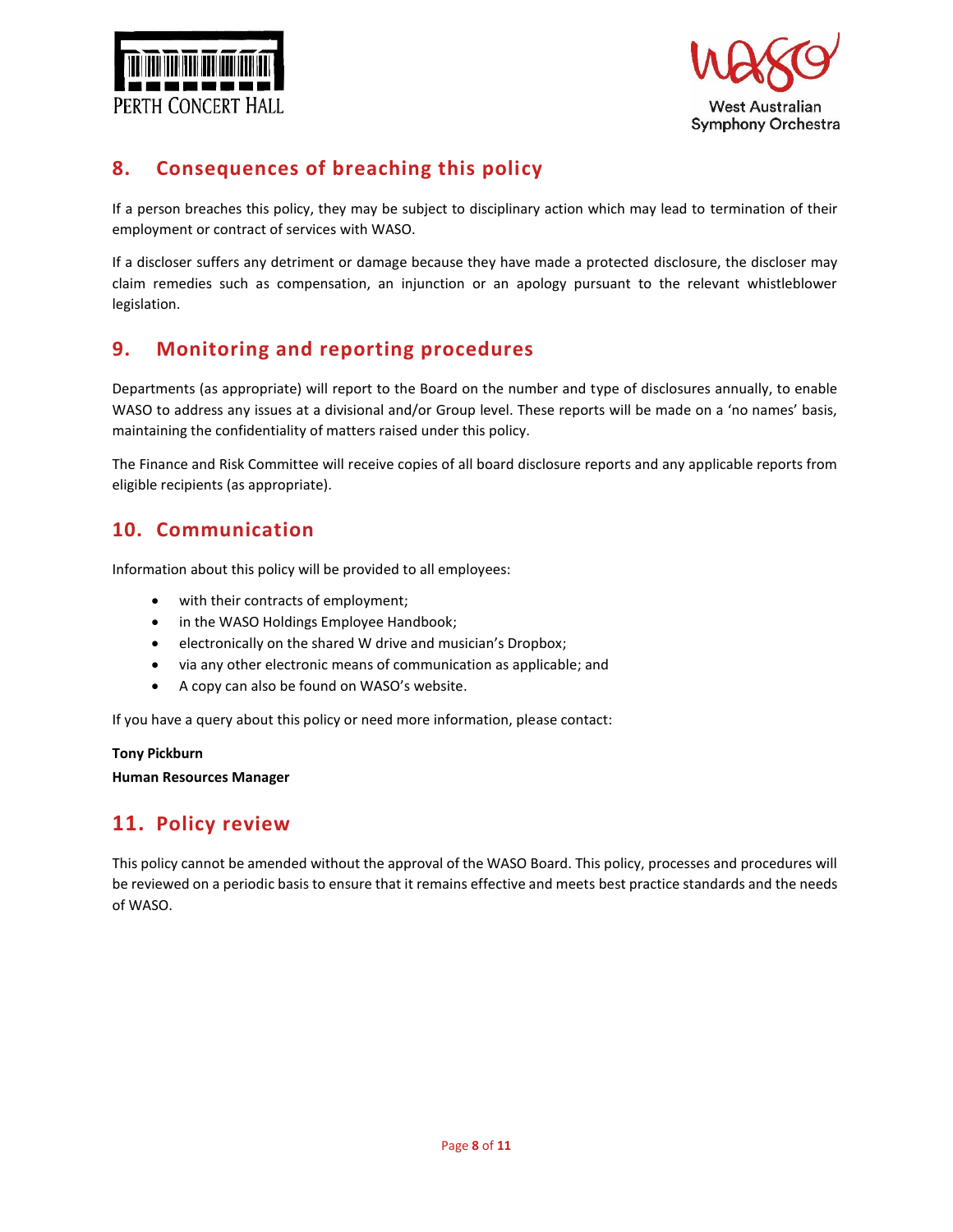



# **Appendix A**

#### **Whistleblower protections, under Australian law**

#### **Special Protection Disclosures**

The *Corporations Act 2001* (Cth) (**Corporations Act**) and the *Taxation Administration Act 1953* (Cth) (**Taxation Administration Act**) give special protection to eligible disclosers who make reports about disclosable matters under those Acts, when the conditions set out below are satisfied.

The purpose of this Appendix is to set out further information regarding the protections which apply under Australian law.

#### What conduct amounts to a breach of the Corporations Act or the Tax Administration Act?

A "disclosable matter" under the Corporations Act will arise where an eligible discloser makes a report in circumstances where they have reasonable grounds to suspect that the information concerns misconduct or an improper state of affairs in relation to WASO's Australian operations, or the operations of its Australian incorporated entities, including, but not limited to, conduct that:

- constitutes an offence against a range of corporate and financial sector legislation specified under the Corporations Act;
- constitutes an offence against any law of the Commonwealth that is punishable by imprisonment for a period of 12 months or more;
- represents a danger to the public or the financial system; or
- is otherwise prescribed by regulation.

In addition, a disclosure may also be protected as a "qualifying disclosure" under the Taxation Administration Act where a report relates to a breach of Australian tax law or tax-related misconduct.

A report about a "disclosable matter" or a "qualifying disclosure" by an eligible discloser will be protected under the Corporations Act and the Taxation Administration Act if it is made to an eligible recipient. These protections are also available in relation to disclosures made to another person specified under those Acts as set out further below.

If a person makes a disclosure to a legal practitioner for the purposes of obtaining legal advice or legal representation, their disclosure will also be protected even if it does not relate to a "disclosable matter" or a "qualifying disclosure".

Reportable conduct which does not amount to a "disclosable matter" under the Corporations Act or a "qualifying disclosure" under the Taxation Administration Act will not be protected under those Acts.

#### Who can make a report?

The discloser must be a current or former officer or employee of a WASO company, a contractor or supplier to WASO, an employee of a contractor or supplier, an associate of WASO, or a relative, spouse or dependant of one of these people (or a dependant of their spouse) in order to qualify for the protections under the Corporations Act and/or the Taxation Administration Act.

#### Can the report be made anonymously?

Yes. A protected disclosure (as described in this Policy) that is made may be protected under the Corporations Act (and the Taxation Administration Act, where relevant).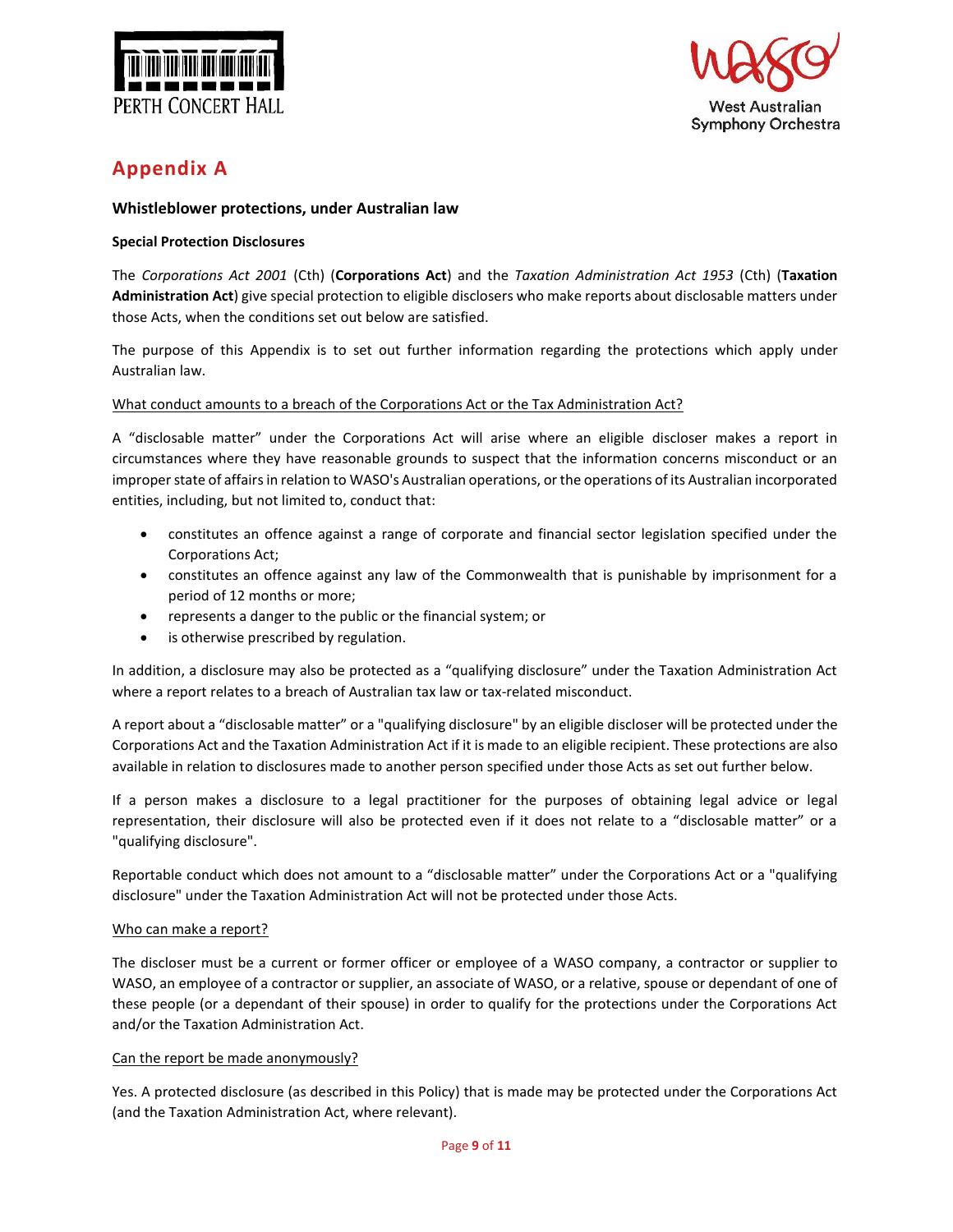



#### What special protections are available to disclosers?

The key protections under this policy and applicable Australian laws are as follows:

*Confidentiality*: Under the Corporations Act (and the Tax Administration Act, where relevant), where a report is made about a "disclosable matter" or a "qualifying disclosure" by an eligible discloser to an eligible recipient as specified under those Acts (as set out below), that eligible discloser's identity (and information which is likely to identify them) can only be disclosed without their consent, if the disclosure is to:

- ASIC or APRA;
- the AFP;
- the Australian Taxation Commission in respect of tax-related misconduct; or
- a legal practitioner for the purpose of obtaining legal advice or legal representation,

or if it is reasonably necessary to disclose information for the purposes of an investigation, provided their identity is not disclosed and all reasonable steps are taken by WASO to reduce the risk that they will be identified.

It is illegal for a person to identify an eligible discloser or disclose information in a report about a "disclosable matter" or "qualifying disclosure" made by them that is likely to lead to their identification, other than as set out above. Reports can also be made anonymously and still be protected under the Corporations Act.

*Non-victimisation*: Under the Corporations Act or the Tax Administration Act (where a report relates to tax-related misconduct), a person cannot engage in conduct (or threaten to engage in conduct) that causes detriment to an eligible discloser (or another person) if:

- that person believes or suspects that a discloser (or another person) made, may have made, proposes to make, or could make a disclosure that qualifies for protection, and
- the belief or suspicion is the reason (or part of the reason) for the conduct.

Detriment can take the form of:

- dismissal of an employee;
- injury of an employee in their employment or alteration of their duties to their disadvantage;
- discrimination between an employee and other employees of the same employer;
- harassment or intimidation of a person;
- harm or injury to a person, including psychological harm;
- damage to a person's property, reputation, business, financial position, or any other damage; and/or
- threatening to carry out any of the above.

Where these protections apply, an eligible discloser is also protected from liability for making the report (either by way of civil, criminal or administrative legal proceedings, or contractual or other remedies being sought against them). Further, information they disclose in a report made to a regulator or Commonwealth authority cannot be used in legal proceedings against them (except for proceedings in relation to giving false information). However, they will not be granted immunity from the consequences of any misconduct they have engaged in that is revealed by their report (including, but not limited to, any disciplinary action).

#### Who can disclosures be made to under Corporations Act and the Tax Administration Act?

Protections are available under the Corporations Act (and/or the Tax Administration Act, where relevant) where an eligible discloser makes a disclosure that is a "disclosable matter" or a "qualifying disclosure" under the Corporations Act (or the Tax Administration Act, where relevant) to an eligible recipient under law, which includes: